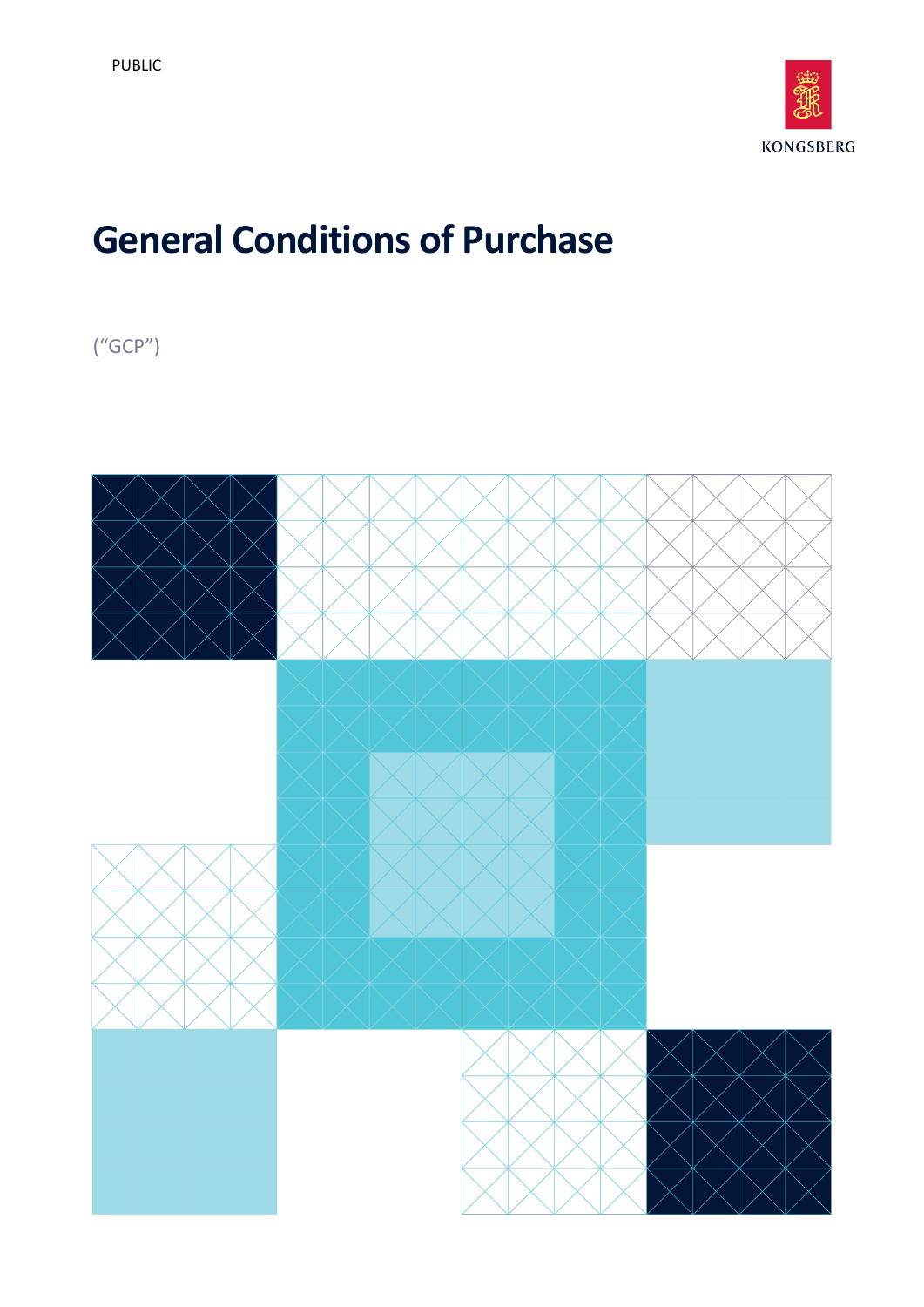#### **DEFINITIONS**

"**Affiliate**" means any person, partnership, corporation, association or other legal entity that, as of the Effective Date or at any point thereafter while this GCP is effective, controls, is controlled by, or is under common control with either Party, and "**control**" means (a) a right to exercise 50% (fifty percent) or more of the outstanding voting rights in such entity or Party, or the maximum percentage permitted under local laws or regulations in those countries where more than 50% (fifty percent) ownership by a foreign entity is not permitted, or (b) the ability to direct the management or policies of such entity or Party, whether through ownership, contract, internal policies or otherwise.

"**Background IP**" means all respective Intellectual Property owned, develop, conceived, acquired, or obtained by a Party prior to the SA/Order.

"**Competitor**" means the acquirer or any entity in the same corporate structure, including but not limited to parent, subsidiary, joint venture company that, in the sole opinion of KM offers or sells products or services in competition with the products or services offered or sold by an entity of the KONGSBERG group.

"**Controlling Interest**" means any interest sufficient to give the power to secure by law or corporate action the ability to direct and conduct the business of the Supplier.

"**Deliverables**" means those goods and services listed in Schedule **1** to the SA or any other goods, services and work for which KM places an Order.

"**Force Majeure**" means an occurrence beyond the control of the Party affected impeding the performance of the affected Party's obligations under the Supply Conditions, provided that such occurrence could not have been reasonably foreseen at the time of entering into the Supply Conditions and that the Party affected could not reasonably have avoided or overcome it or its consequences, including but not limited to, act of God, act of public enemy, war, blockage, strike on a national level, riot, lightening, fire, storm, flood, explosion, and Government restriction.

"**Foreground IP**" means an Intellectual Property developed, conceived, acquired or obtained by the Supplier as part of the work during the performance of the SA/Order.

"**GCP**" means these General Conditions of Purchase, which are applicable and attached to an Order or an SA as Schedule 2 and/or incorporated therein by reference.

"**In Writing**" means a document signed by KM and/or the Supplier and submitted to the other Party either by hand, courier service, letter, fax, pdf-attachment to an e-mail.

"**Intellectual Property**" or "**IP**" means any and all inventions whether or not patentable, patents, utility models, trademarks, component designs or manufacturing processes and any improvements or enhancements thereto, copyrights and moral rights, design rights, database rights, trade secrets know-how, goodwill, and methods, in each case whether registered or unregistered, and also including identified technical and non-technical or business-related information such as specifications, computer programs, IP addresses drawings or blueprints.

"**KM**" or "**Kongsberg**" means the entity or entities and any Affiliate thereof that have entered into SA / GCP or created a contract with the Supplier accepting an Order.

"**Non-Conformance**" means the situation when any Deliverable does not conform to the requirements set out in Clauses 6.1 and 6.2.

"**Order**" means a purchase order issued by KM In Writing, which lists the Deliverables to be provided by the Supplier in accordance with the Supply Conditions.

"**Open Source**" means any software, which is subject to license terms and conditions currently listed at http://opensource.org/licenses/ or meeting the criteria listed at http://opensource.org/docs/definition.php or which is subject to any similar free or open source license terms.

"**Proprietary Information**" means all commercial, financial, technical or operational information, and any intellectual property not publicly known or available, which by its nature is confidential, and such information that has been or may be disclosed or otherwise made available in whole or in part to a receiving Party or any Representative in any form or medium.

"**REACH**" means the Regulation (EC) No 1907/2006 of the European Parliament and of the Council of 18 December 2006 concerning the Registration, Evaluation, Authorisation and Restriction of Chemicals.

"**Representative**" means any one or more directors, officers, temporarily contracted personnel, or Affiliate of a Party.

"**SA**" means any supply agreement signed between Kongsberg and the Supplier.

"**Statement of Work**" means a description of the Deliverables to be performed by the Supplier.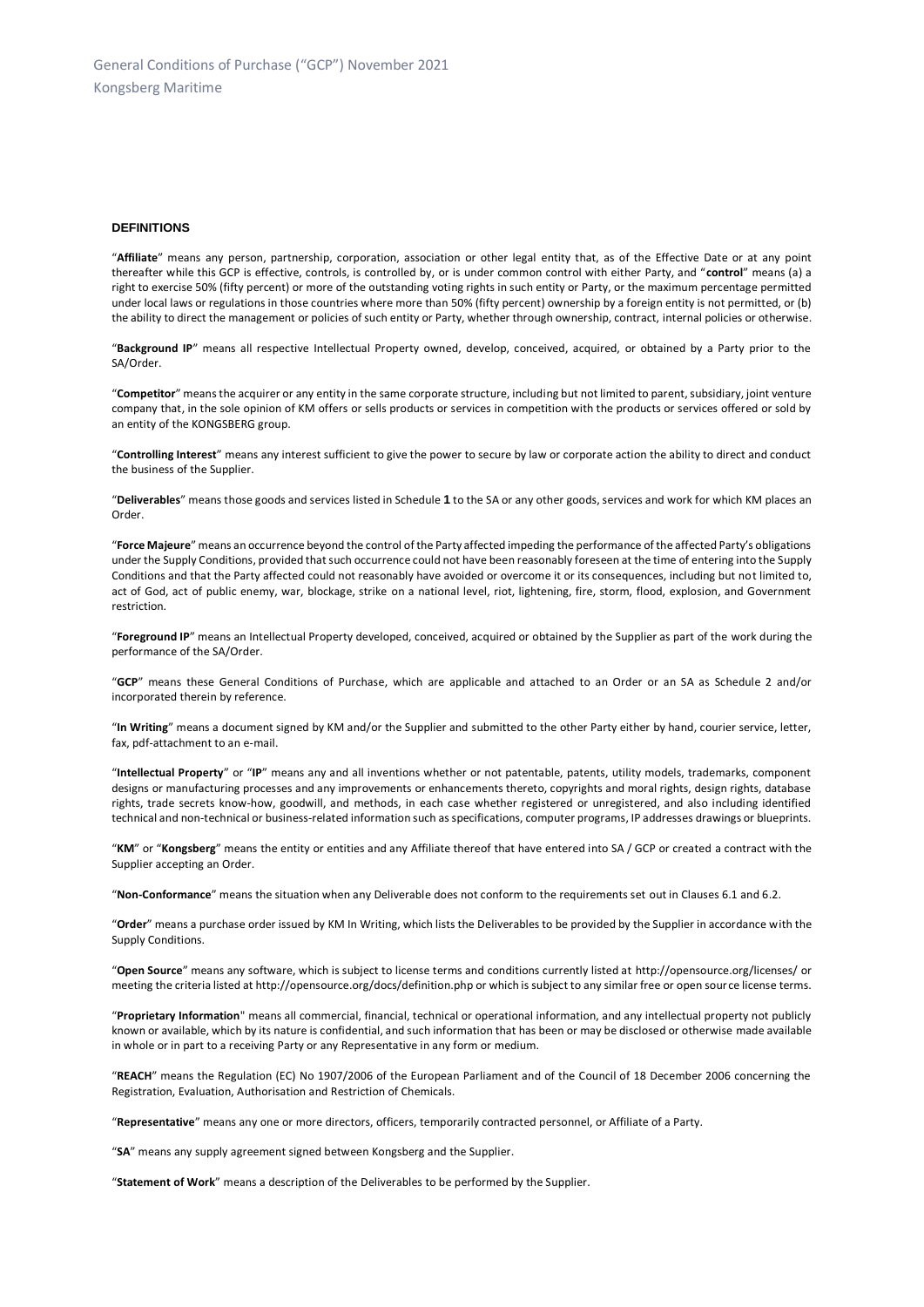"**Specification**" means the specification of the Deliverables, including but not limited to quality, design, and construction.

"**Supplier**" means the entity or entities that have signed a SA / GCP or created a contract with KM accepting an Order.

"**Supply Conditions**" means GCP together with an Order, any executed SA concerning the Deliverables between the Parties, any Specification or Statement of Work referenced in the Order or SA and any mandatory legislation.

"**VAT**" means value added tax or any other similar tax.

- **1. GENERAL:** These GCP together with any other Supply Conditions entered into between KM and the Supplier are the only conditions on which KM procures Deliverables. Any terms other than the Supply Conditions will be null and void. KM and the Supplier are referred to individually as a "Party" and together as the "Parties". Each of the KM Affiliates will be severally but not jointly liable under the Supply Conditions.
- 2. TITLE AND RISK: Title to goods will pass to KM upon delivery according to the agreed INCOTERMS 2020 or as otherwise stated in an Order. If the Supplier is responsible for installation, implementation, integration or commissioning, passing of risk shall however remain with the Supplier until completion of Deliverables.
- **3. DELIVERY:** Timely delivery in accordance with the Order is a material condition of the Supply Conditions. Unless otherwise stated in an Order, delivery term is **FCA the Supplier's address specified in an Order (INCOTERMS 2020)**. If the delivery times as set out in the Order cannot be met or at any time at KM's request, the Supplier will provide prompt information as to the causes and the mitigation action it proposes to take. KM may at its sole discretion, require the Supplier to suspend all performance under an Order for a period of up to 6 (six) months. In the event of any suspension of the Supplier's performance under this Clause, KM's obligation to pay for such Deliverables will be suspended for the same period of time.

## **4. PAYMENT TERM AND INVOICES:**

- 4.1. The price stated on the Order is exclusive of VAT payable in KM's jurisdiction of incorporation but includes all other taxes, duties and levies.
- 4.2. Where the Supply Conditions require the Supplier to submit an invoice, the Supplier will post invoices in the same language as the relevant Order to KM at the address on the Order on the day on which Deliverables are dispatched or completed. The invoice will include the Order number.
- 4.3. Unless otherwise stated on the Order, KM will electronically transfer payment to the Supplier on the first day 60 (sixty) days after the date on which the relevant Deliverables have been received in accordance with the Supply Conditions, and that an accurate invoice has been provided. If such day is not a normal banking day then electronic transfer of payment will be on the next banking day. Without prejudice to KM's other rights and remedies, KM may deduct from any payments due to the Supplier under any Supply Condition the amount of any bona fide contra accounts that KM has against the Supplier in connection with the Supply Conditions.
- **5. KM PROPERTY:** Any items held by the Supplier which KM has paid for in full or which KM may have loaned, bailed, consigned or supplied to the Supplier for the execution of an Order will be at the Supplier's risk until delivered to KM. The Supplier will be fully liable for any damage caused to such items whilst in its possession. The Supplier will retain such items in good condition during performance and after completion of an Order and will not dispose such items except in accordance with KM's written instructions nor will such items be used other than for the purpose of such Order without KM's prior consent In Writing. The Supplier will ensure that such items are at all times identified as the property of KM and do not become the subject of any encumbrance.

## **6. QUALITY, WARRANTY AND CLASSIFICATION SOCIETY:**

- 6.1. To the extent applicable for the performance of an Order, the Supplier will comply with all quality requirements of KM, all Specification requirements and any other requirements set out in an Order or the Supply Conditions. The Supplier will ensure that it and its personnel will comply with all relevant mandatory law regulations (including environmental and conflict minerals regulations), KM requirements and codes of practice as follows: (a) KONGSBERG Supplier Conduct Principles; (b) Supplier Quality Requirements. These and all other applicable documents are found on the KM website at [https://www.kongsberg.com/maritime/about-us/how-we-operate/for-suppliers/global](https://www.kongsberg.com/maritime/about-us/how-we-operate/for-suppliers/global-supplier-portal/)[supplier-portal/.](https://www.kongsberg.com/maritime/about-us/how-we-operate/for-suppliers/global-supplier-portal/) The Supplier agrees that KM or its designated agent upon prior notice will have the right to enter the Supplier's facilities at reasonable times to inspect the facility, Deliverables, materials and any property of KM. Such inspection will not constitute or imply acceptance of any Deliverables.
- <span id="page-2-0"></span>6.2. The Supplier warrants that all Deliverables will conform to the Supply Conditions and will be free from defects in material, workmanship and, if the Supplier has responsibility for design, the Supplier further warrants that all Deliverables will be free from def ects in design. For Deliverables that are services or work, the Supplier warrants that such services and work will be performed with reasonable skill, care and diligence and will conform to any service description and/or required service levels and/or KPIs specified in the Supply Conditions. For Deliverables that are or contain software or involve software development, and for any software the Supplier licenses to KM, the Supplier warrants that the software is a currently supported version, is fit for KM's intended purpose, and at the time of delivery is free of any computer viruses and other harmful, malicious, or hidden programs, data, or other computer instructions. The Supplier warrants that no part of the Deliverables include, is integrated, bundled or linked with any software that is based upon Open Source. No deviation from this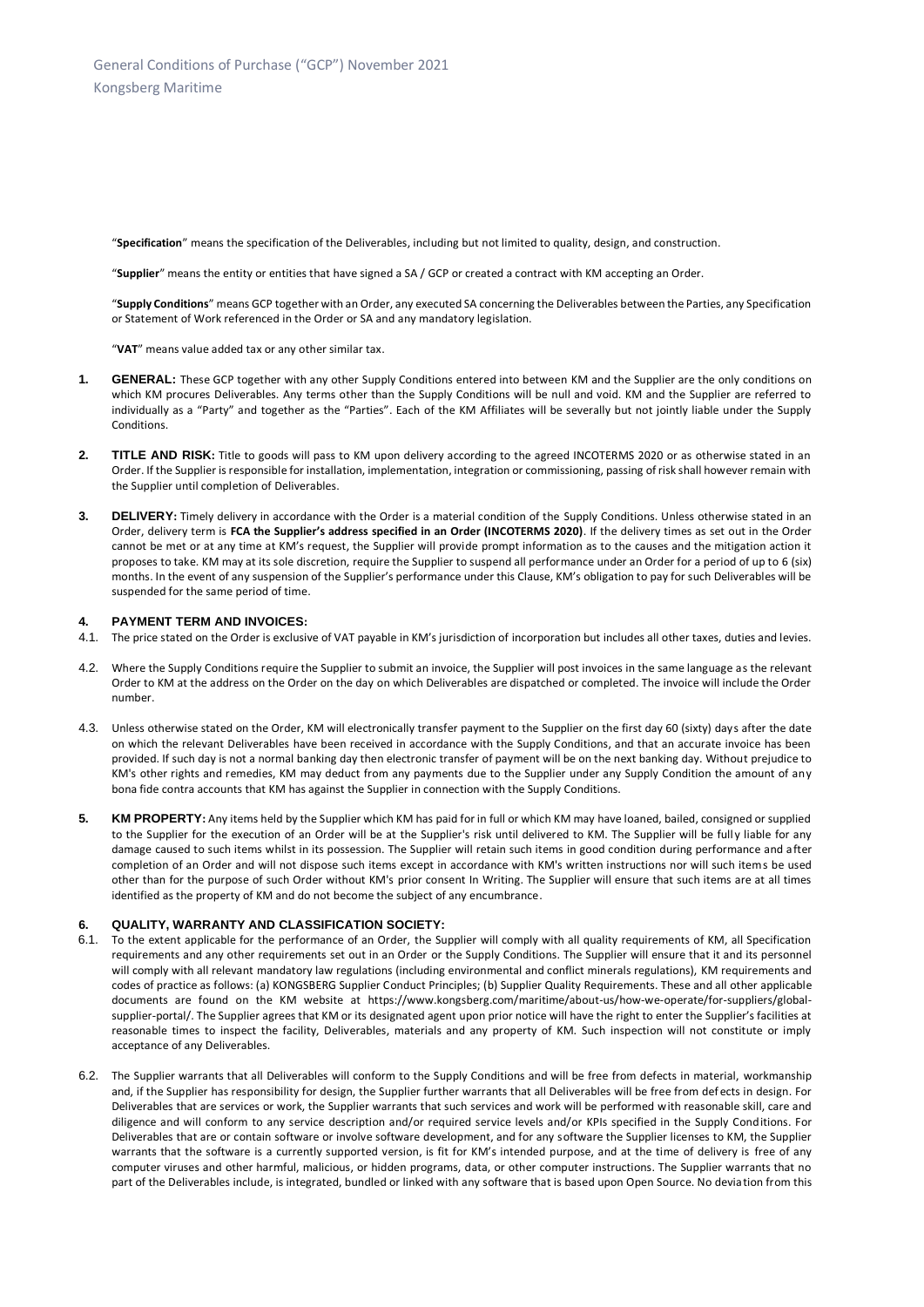warranty shall be regarded as validly accepted by KM; unless and to the extent the Supplier: (a) explicitly and conspicuously has listed any and all Open Source based software with a brief description of their function separately; and (b) duly provided KM with this information In Writing together with correct versions of all relevant license terms and conditions; and (c) thereafter obtained an explicit complete and corresponding acceptance for the deviation In Writing from an authorised KM Representative, included as part of each relevant Order from KM where such a deviation is regarded as made. The Supplier shall hold harmless, defend and indemnify KM from and against any claims, costs, losses and damages resulting from a breach of this warranty. KM's warranty claims shall be presented at the latest 30 (thirty) days following the expiry of the warranty period.

- 6.3. Without prejudice to KM's other rights and remedies and unless otherwise stated on an Order, the warranties made in Clause [6.2](#page-2-0) of the GCP will apply for a period of 36 (thirty-six) months from delivery to KM or 24 (twenty-four) months from completion of commissioning (whichever is longer). Any Deliverables repaired or replaced in accordance with this Clause shall be warranted subject to the same warranty obligations as for the original Deliverables from the successful installation of such replaced or repaired Deliverables for the periods set out in this Clause. Notwithstanding the provisions of this Clause, in the event that Supplier's warranty rights granted by the Supplier's suppliers are exceeding the rights granted to KM pursuant to this Clause, then the Supplier shall extend KM's warranty rights accordingly.
- 6.4. If any Deliverable shows Non-Conformance and without prejudice to KM's other rights and remedies, the Supplier will promptly replace or re-perform or, where appropriate, repair or rectify any such Non-Conformance at its own expense. Within 72 (seventy-two) hours of receipt of written notice of Non-Conformance, the Supplier shall provide KM with a confirmation of the date by which the Non-Conformance shall be corrected. If the Supplier fails to promptly repair, rectify or replace any Non-Conformance subject to KM's instructions, KM may, without prejudice to its other rights and remedies, (a) choose to accept the Non-Conformance and KM will be entitled to reasonably adjust the Order price; or, at the Supplier's cost and risk, (b) rectify or arrange to have rectified such Non-Conformance by itself or by a third party, and the Supplier shall reimburse KM all costs and expenses resulting there from; or (c) procure Deliverables from alternate sources in order to meet customer requirements. Return of defective or non-conforming Deliverable and transportation of replacement Deliverable shall be at the Supplier's cost and risk.
- 6.5. If a classification society approval is requested, the Supplier shall handle this on behalf of KM and will charge such cost to KM as a passthrough cost only, without any uplift or margin of any kind. If (a) more than one classification society is requested; or, (b) a change of the classification society during the manufacturing period is requested, the Supplier will attempt to organize this without extra cost. Where the Supplier believes it is impossible to accommodate (a) and/or (b) without extra cost to KM, the Supplier must provide a full breakdown of the costs of accommodating (a) and/or (b) and must, if requested by KM, substantiate such costs through quotations, invoices, or other documentation.

## **7. TERMINATION:**

- 7.1. Without prejudice to any of its other rights and remedies, KM may immediately terminate an Order in whole or in part In Writing by written notice to the Supplier, whereupon the Supplier will immediately cease all work on that Order. KM will pay the Supplier in full and final satisfaction of all claims arising out of such termination: the price of all Deliverables which the Supplier has justifiably produced and completed until the date of such termination not already paid for the cost of settling any legally justified claims in connection with the necessary termination of sub contracts justifiably entered into in respect of the terminated Order or part thereof and the cost to the Supplier of any justified work in progress in respect of such Order.
- 7.2. The amount payable to the Supplier under Clause 7.1 above will not exceed the total amount that would have been payable to the Supplier for the Deliverables and payment is subject to the Supplier submitting its notice of claim within 2 (two) calendar months of the termination date. Any finished Deliverables and any work in progress paid for by KM under Clause 7.1 above will be delivered to KM or be held by the Supplier as KM property in accordance with Clause 5 above.
- 7.3. If KM has reasonable grounds for believing the Supplier will be unable to substantially fulfil its obligations under the Supply Conditions, KM may require the Supplier to provide reasonable written evidence that the Supplier will fulfil its obligations. If the Supplier fails to provide such evidence within 30 (thirty) days of KM's request, KM may treat that failure as a material breach and terminate the relevant Order or any agreement relating to the Deliverables in whole or part without any liability.
- 7.4. Either Party has the right, without prejudice to its other rights and remedies, to immediately terminate any Order or the SA without liability, if the other Party commits any material breach of any of its obligations under the Supply Conditions which, if the breach is remediable, it fails to rectify within a reasonable notice period stated by the first Party in its written notice of that breach (no notice period will apply for a breach of delivery terms). Either Party has the right, without prejudice to its other rights and remedies to immediately terminate any Order or the SA without liability if the other Party makes a general arrangement with its creditors; or ceases or threatens to cease to carry on its business or a substantial part of it or is unable to pay its debts within the meaning of the applicable law as defined below; enters into liquidation whether compulsory or voluntary, except as a solvent company for the purposes of amalgamation or reconstruction; or has an administrator or administrative receiver of the whole or part of its assets appointed.

#### **8. INTELLECTUAL PROPERTY:**

<span id="page-3-0"></span>8.1. Unless otherwise explicitly stated in the Supply Conditions, all Foreground IP will immediately on creation, be owned solely and absolutely by KM and will be kept confidential by the Supplier whilst in the Supplier's or its sub-contractors' possession and control.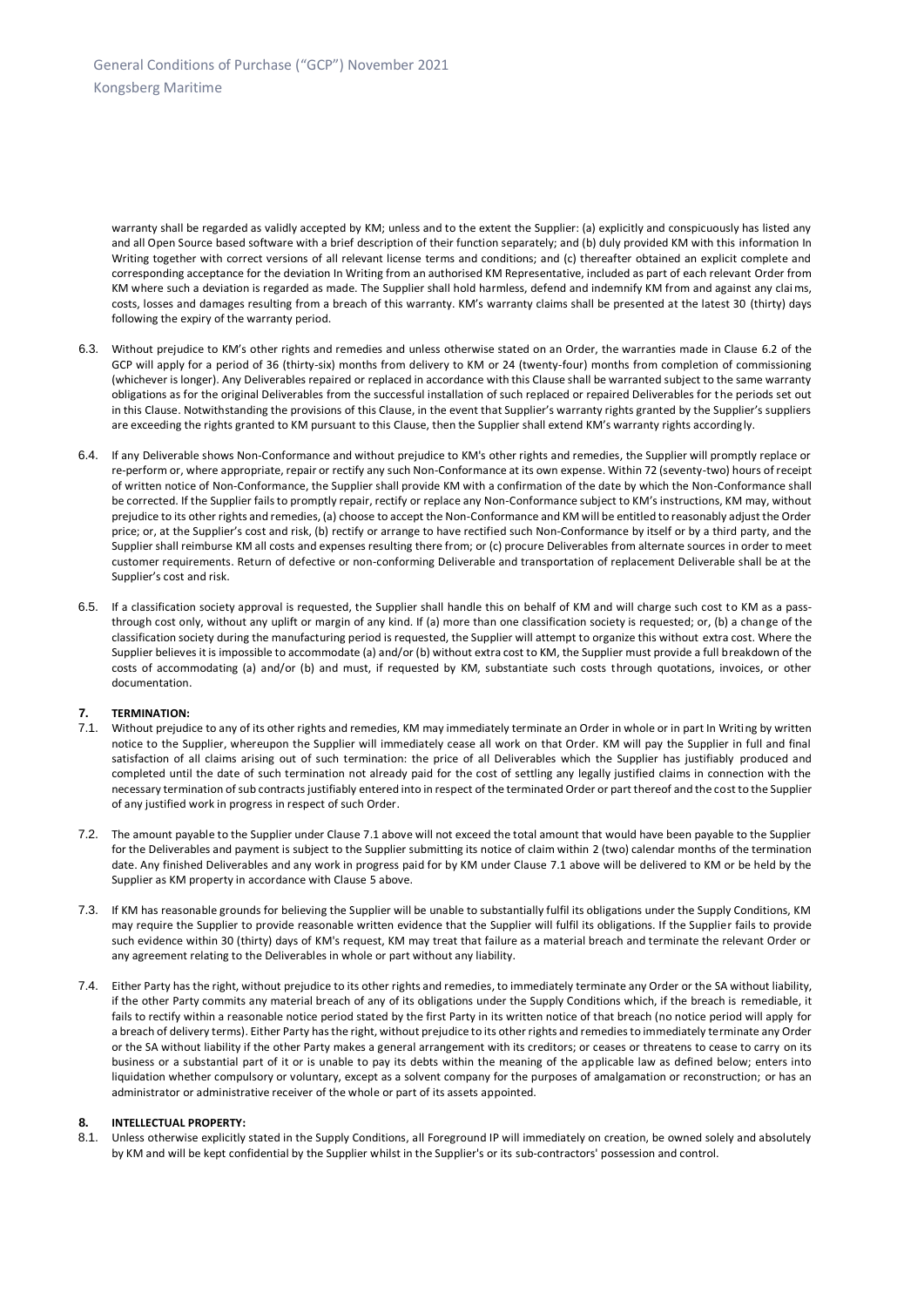- 8.2. Each Party shall retain all rights, title and interest in and to its Background IP. Nothing in the Supply Conditions shall transfer ownership of Background IP from or to any Party. No rights or licences in IP are granted save as expressly set out in the Supply Conditions.
- 8.3. Subject to the Supplier's compliance with the Supply Conditions, KM grants to the Supplier for the period of time needed to fulfil the Order, a non-exclusive, non-transferable, royalty-free, personal license to use KM's Background IP to the extent necessary for fulfilling the Supplier's obligations under the Supply Conditions. The Supplier may not sub-licence this licence without the express consent of KM In Writing.
- 8.4. The Supplier hereby grants to KM the worldwide, perpetual, irrevocable, paid-up, sub-licensable right to use the Supplier's Background IP (a) to fulfil its obligations under the Supply Conditions; and (b) to use and benefit from any Foreground IP owned by KM in accordance with Claus[e 8.1](#page-3-0) of the Supply Conditions for any purpose whatsoever.
- 8.5. To the extent permitted by law, the Supplier hereby assigns (by way of present assignment of future rights) and procures the assignment to KM, absolutely and with full title guarantee, all rights in and to such KM-owned Foreground IP, created by the Supplier, its employees, Affiliates and sub-contractors together with the right to sue for damages and other remedies for any infringement of any of such rights which occurred prior to and after the date of the assignment. To the extent permitted by law, the Supplier will hold on trust, for the exclusive benefit of KM, any and all KM-owned Foreground IP, until the assignment to KM referred to in this Clause is fulfilled. The Supplier will furthermore assist and co-operate, and procure the assistance and co-operation of its personnel with KM in filing and presenting patent applications in relation to any invention conceived or made by it, its Affiliates, sub-contractors or agents in respect of the Deliverables.
- <span id="page-4-0"></span>8.6. If any allegation is made or any claim asserted against KM, or any person claiming title from or through KM, that any act done or proposed to be done in relation to Deliverables constitutes a violation or infringement of IP right held by a third party, the Supplier will indemnify KM and hold KM harmless for and against any loss or damage (including, without limitation, all costs and expenses) arising directly or indirectly out of such allegation or claim howsoever caused unless the allegation or claim is the direct result of the Supplier following a design or process required by KM.
- 8.7. In case of such allegation or claim received from a third party in accordance with Claus[e 8.6,](#page-4-0) the Supplier shall at its own cost either:
	- (a) arrange a settlement granting KM the right to use Deliverables; or
	- (b) change or amend Deliverables so that the alleged infringement ceases, provided that the change is such that it may reasonably be accepted by KM; or
	- (c) replace Deliverables by similar or interchangeable ones which do not infringe any third party IP rights, provided that the replacement is such that it may reasonably be accepted by KM.
- 8.8. In addition to the indemnity set out in Clause [8.6](#page-4-0) the Supplier will procure for KM a worldwide, non-exclusive, royalty-free, irrevocable license of that of the Supplier's Background IP which is necessary to manufacture, use and sell the Deliverables or have such replaced with substantially equivalent non-infringing Deliverables.

## **9. PROPRIETARY INFORMATION:**

- 9.1. The following provisions shall apply if and to the extent, it does not contradict the provisions of any applicable confidentiality agreement or similar agreement between the Parties. The Parties agree to exchange and disclose to each other certain of their Proprietary Information. Such information may include hardware, software, component design, manufacture, inspection, repair and overhaul, business information relating to supplies, pricing, costs, profits, business plans and strategies, customer or vendor lists and legal or financial advice. Documents containing Proprietary Information should be marked as "Proprietary," and for non-US purposes the term "Confidential" may be used instead however, the Parties agree that such information will be considered Proprietary Information, even if it is inadvertently not marked as such. Proprietary Information will be disclosed only as necessary and only for the purpose of fulfilling an Order. Title to any Proprietary Information will not be affected by any such exchange or disclosure.
- 9.2. Any Proprietary Information disclosed by one Party to the other in connection with an Order, proposed Order, enquiry or request for information will be treated in confidence and will not be copied or disclosed to any third party without the prior written consent of the disclosing Party. Such obligation to obtain prior written consent will not apply if a Party is disclosing Proprietary Information to permitted subcontractors, subject always to confidentiality provisions being materially the same as those set out herein. The receiving Party may only disclose Proprietary Information to its Representatives and permitted subcontractors on a need-to-know basis in connection with these Supply Conditions. The receiving Party will, at its sole cost and expense, ensure that the nondisclosure obligations of these Supply Conditions are known, understood by and complied with by its Representatives. The receiving Party will be liable for any and all breach of confidence by its Representatives. These provisions do not apply to Proprietary Information that: (a) is in the public domain at the time of receipt by the receiving Party through no fault of the receiving Party; (b) is lawfully received by the receiving Party from a third party who is without an obligation of nondisclosure; (c) is developed by the receiving Party independently of the Proprietary Information, as established by extrinsic evidence, or (d) is known by the receiving Party at the time of receipt.
- 9.3. The receiving Party will make only such copies or duplicates of any Proprietary Information as are necessary for the purposes contemplated. All copies will be maintained in confidence in the same manner as the originals from which the copies were made.
- 9.4. Upon expiry or termination of an Order, the receiving Party will destroy, or return upon request, any Proprietary Information, including all copies, belonging to the other Party disclosed in relation to that Order. The receiving Party acknowledges that it has no rights of use in or to such Proprietary Information after the return date or date of destruction. In addition, the Supplier will not without the prior written consent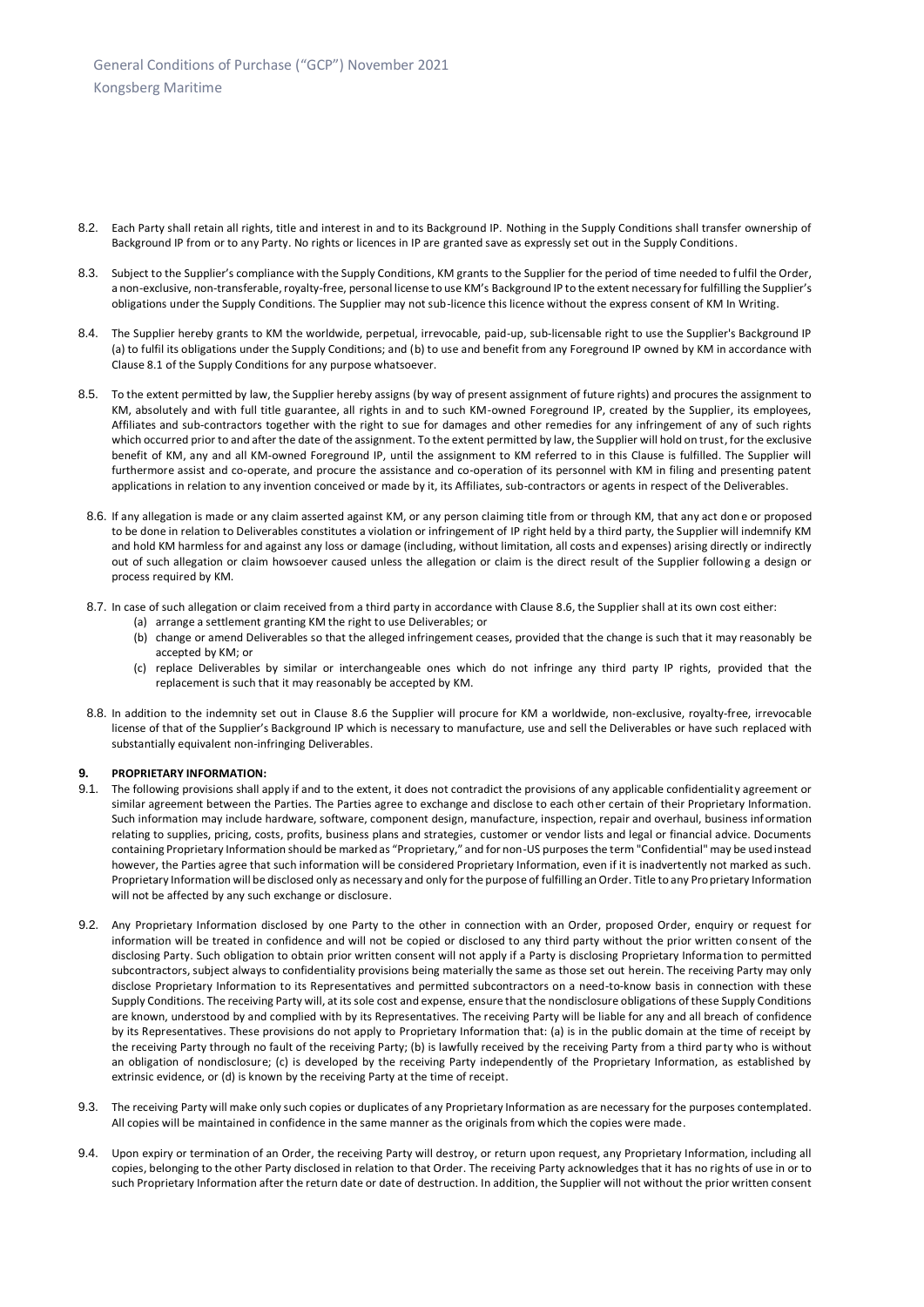of KM, use any KM Proprietary Information to manufacture, supply, design, develop, sell, or provide goods, work, or services to any third party.

- 9.5. If the receiving Party or any of its Representatives believes it is required by law or is otherwise obliged to disclose any Proprietary Information to any third party for any reason, the receiving Party will provide the disclosing Party with immediate written notice of such requirement or obligation (together with a copy of any relevant access request, court order, or other evidence giving rise to such belief) to enable the disclosing Party to seek appropriate protective relief or to take steps to resist or narrow the scope of any required disclosure. The receiving Party will co-operate with the disclosing Party with respect to such matters and will in any event disclose only such Proprietary Information as it has ascertained, after taking legal advice, it is legally compelled to disclose, and will ensure to the best of its ability that all Proprietary Information so disclosed is accorded confidential treatment. The receiving Party will always notify the disclosing Party In Writing of the means, content and timing of such disclosure prior to such disclosure being made.
- 9.6. The Supplier will make sure that all KM Proprietary Information that is in the possession of the Supplier's sub-tier suppliers, sub-contractors and agents will be held in confidence and that it will take all necessary steps and actions to ensure that any such third party complies with all confidentiality provisions herein. The Supplier will indemnify and hold KM harmless in the event of any breach of such provisions by any such third parties. Furthermore, the Supplier will notify KM immediately on becoming aware of a breach or a potential breach and will inform KM of what actions it is taking to prevent or remedy such breach or potential breach to ensure risks to KM are mitigated. KM reserves the right to take its own action against any such third party that misuses or that might reasonably misuse its Proprietary Information and to direct the Supplier to take certain actions.
- 9.7. Without prejudice to any other rights and remedies the disclosing Party may have, the receiving Party acknowledges and agrees that damages alone may not be an adequate remedy for any breach of the provisions of this provision by the receiving Party or its Representatives and accordingly, the receiving Party agrees that the disclosing Party may be entitled, without proof of special damage, to other remedies available in the jurisdiction set out in Clause 22, as injunction, specific performance and other equitable relief. The rights and remedies of the Parties will not be diminished, waived or extinguished by the granting of any indulgence, forbearance or extension of time by the disclosing Party to the receiving Party or its Representative nor by any failure of or delay by the disclosing Party in ascertaining or exercising any such rights or remedies.
- 9.8. The confidence obligations of the receiving Party with respect to Proprietary Information shall survive into perpetuity or until the Proprietary Information falls into the public domain through no fault of the receiving Party.

## **10. COMPETITOR CONTROLLING INTEREST:**

- 10.1. While the Supplier is under contract to KM, if any third party or parties (acting together) takes any steps to acquire a Controlling Interest in the Supplier, its sub-contractor or any holding company, subsidiary, group company or division of the Supplier, the Supplier shall if legally allowed to do so, immediately notify KM In Writing of the actual or potential acquisition and the identity of the third party or parties involved, subject to regulatory or statutory obligations.
- 10.2. If the third party directly or indirectly acquiring a Controlling Interest in the Supplier is a Competitor, then KM may, without prejudice to any other rights and remedies it may have, immediately by written notice terminate an Order or the SA in whole or part without any liability.

#### **11. PERSONAL INFORMATION:**

<span id="page-5-0"></span>To the extent the Supplier is processing personal data of any employee or contractor of KM, the Supplier shall: (a) put in place technical and organisational measures to ensure that personal data is protected against loss, destruction and damage, and against unauthorised access, use, modification, disclosure or other misuse; (b) use the personal data obtained only for the purposes of fulfilling its obligations under the Supply Conditions; (c) comply with the relevant laws on the protection of personal information (including but not limited to General Data Protection Regulation EU-2016/679) and with the instructions of KM from time to time in connection with the use of such personal data; (d) not transfer personal data which has been obtained by or made available to the Supplier to any country outside its country of incorporation without obtaining the prior written consent of KM; and (e) upon termination of the Order or the SA, for whatever reason, cease processing the personal data. The Supplier will, at all times during and after the contract period, indemnify KM and keep KM indemnified for and against all losses, damages, costs or expenses and other liabilities (including legal fees) incurred by, awarded against or agreed to be paid by KM arising from its breach of this Clause.

## <span id="page-5-1"></span>**12. EXPORT CONTROL LAWS:**

- 12.1. The Supplier shall provide required information and documents to enable KM to comply with national and international applicable laws and regulations on export control, incl. notifying KM of the export control classification for the Deliverables. The Supplier will not use or permit the use of, export or transfer (by any means, electronic means or otherwise), any information or products which are subject to export control laws and regulations without complying in all respects with the applicable export control laws and regulations.
- 12.2. Both Parties acknowledge that the provision of services, supplies and/or information in respect of this SA or any Order may be subject to applicable present or future national or international export control and sanctions laws and regulations concerning import, export or reexport of services, supplies and/or information.
- 12.3. Each of the Parties agree that they will strictly comply with all such applicable export control and sanctions laws and regulations. As such, each of the parties warrant and undertake that they will not import, export, re-export, or otherwise provide either directly or indirectly, in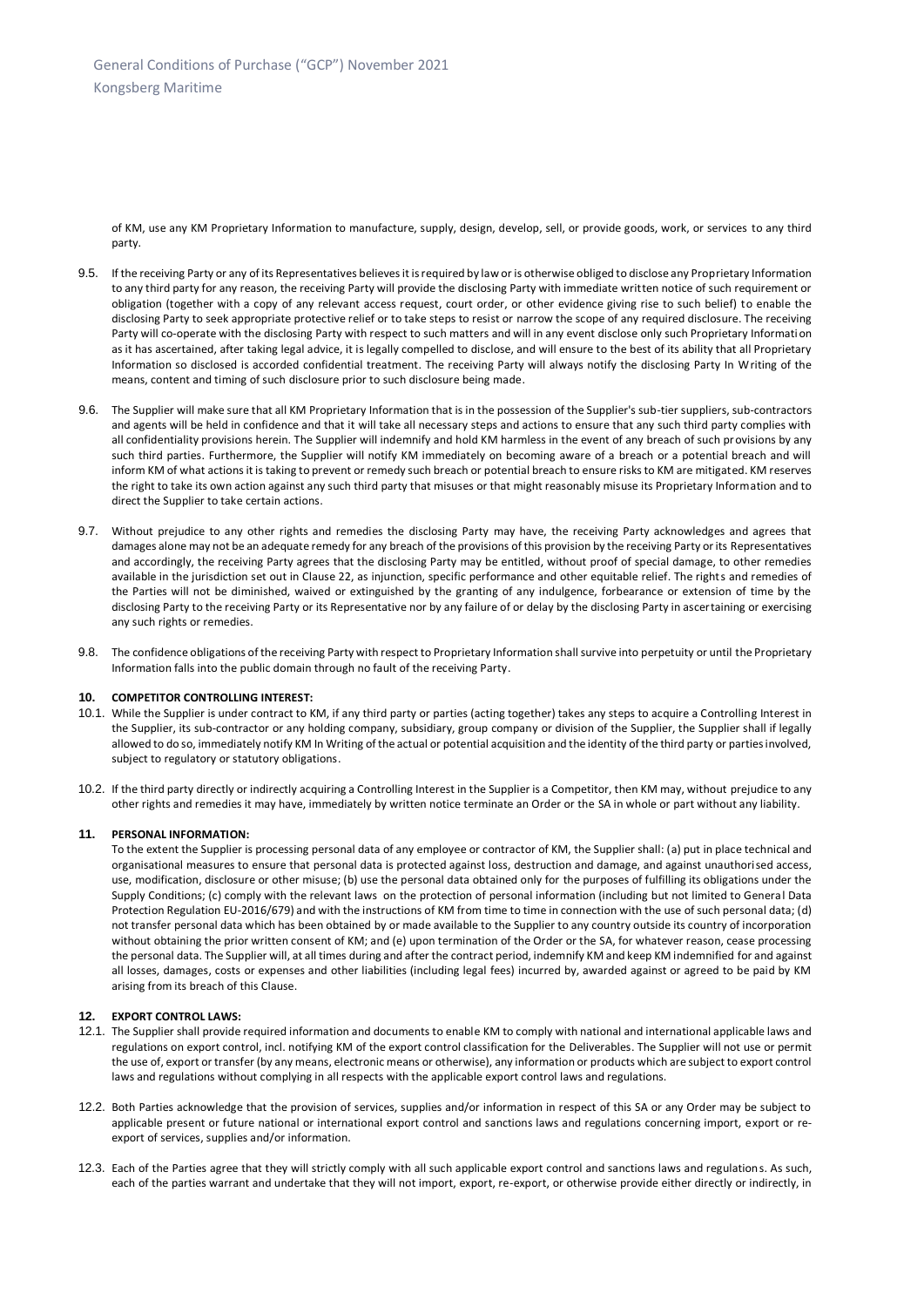part or in full, any services, supplies and/or information in respect of this SA or any Order without complying in all respects with such applicable export control and sanctions laws and regulations as well as any related governmental instructions, licenses or requirements.

- 12.4. In the event the Supplier breaches any of the provisions of this Clause 12 the Supplier shall indemnify KM with respect to all losses, damages, claims, compensation, awards, expenses (including without limitation legal fees), fines and judgments incurred by KM as a res ult or as a consequence of such breach.
- **13. INDEPENDENT CONTRACTOR:** Each Party is an independent contractor and will not represent itself or act in such a way that third parties can reasonable believe that the Parties are anything other than independent Parties.
- <span id="page-6-0"></span>**14. PUBLICITY:** Neither Party will use the other Party's name or trademarks in any publicity without the other Party's prior permission In Writing.
- **15. CONFLICT:** If there is a conflict of terms, the order of precedence will be: (1) the SA; (2) Schedule 2 (GCP); (3) an Order, and (4) the Specification and/or Statement of Work. The Schedules to the SA will cede precedence to the main body the SA and will have the same order of precedence as their numbers.
- **16. TRANSFER OF RIGHTS:** No Party will assign, novate or otherwise transfer any of its rights or obligations to any third party without prior approval In Writing by the other Party. However, KM may, upon prior notice In Writing to the Supplier, transfer any or all of its rights or obligations under these Supply Conditions to any of its Affiliates.
- **17. NOTICES:** All notices to be served under any Order or the Supply Conditions must be In Writing and addressed to the other Party.
- **18. AMENDMENTS:** The Supply Conditions will not be amended other than by an agreement In Writing signed by an authorised signatory of the Parties concerned, which is expressly stated to amend the Supply Conditions.
- **19. SEVERABILITY:** If any provision of the Supply Conditions becomes illegal, invalid or unenforceable in any jurisdiction in relation to any Party, that provision will not invalidate the remaining provisions or affect the legality, validity or enforceability of that or any other provision in any other jurisdiction.
- **20. FORCE MAJEURE:** Either Party will be excused for the delay to perform its obligations hereunder if, and to the extent that this is caused by Force Majeure, provided that notice In Writing of such delay (including the anticipated duration of the delay) will be given by the affected Party to the other Party as soon as possible. During the period of Force Majeure and after prompt notice from the Supplier to KM of the occurrence of such an event, KM, at its option, may purchase Deliverables from other sources and reduce its requirement to the Supplier by such quantities, without liability to the Supplier, or have the Supplier provide the Deliverables from other sources in quantities and at times requested by KM and at the price set forth in the Order. If requested by KM, the Supplier will, within 10 (ten) days of such request, provide adequate assurances that the delay will not exceed 30 (thirty) days. If the delay lasts more than 30 (thirty) days, KM may immediately cancel an Order without liability. The Supplier will in any event, make all reasonable endeavours to mitigate the effects of any delay.

## **21. ENVIRONMENTAL REQUIREMENTS AND REACH:**

- 21.1. The Suppliershall comply with all applicable environmental requirementsincluding REACH. The Supplier warrants that where it sells, supplies or transfers Deliverables to KM (acting as a manufacturer, an importer, a distributor, or a downstream user, whatsoever) it shall strictly comply with all applicable requirements under environmental laws and regulations, including chemicals. The Supplier warrants that it has complied with REACH and that each chemical substance constituting or contained in or used in the manufacture of Deliverables is not restricted under Annex XVII of REACH; and if it appears on Annex XIV of REACH is authorised for KM use.
- 21.2. The Supplier will comply with any KM requirements and requests for information by KM, or its agents, which are required to enable KM to comply with its obligations under the environmental requirements.

#### **22. GOVERNING LAW AND JURISDICTION:**

- 22.1. All disputes arising out of or in connection with the Supply Conditions shall be finally settled under the Rules of Arbitration of the International Chamber of Commerce by one or more arbitrators appointed in accordance with the said rules. The cost of arbitration and other reasonable fees, including legal, witness, notary and translation fees, shall be borne by the losing Party, unless otherwise determined by the arbitration award. Except for the matters under dispute, the Parties shall continue to perform the remaining provisions under the Supply Conditions, unless or until otherwise determined by the arbitration award. All proceedings shall be in English. The venue for arbitration shall be Oslo, Norway.
- 22.2. The Supply Conditions shall be governed by the substantive law of Norway, without reference to its choice of law rules. The Parties agree that the rules of the Vienna Convention/International Sale of Goods Act do not apply to the interpretation of the Supply Conditions.
- **23. AUDIT RIGHTS:** For the duration of an Order, KM shall have the right upon prior notice to visit the Supplier's and its subcontractors' premises for the purpose of: (a) conducting technical audits, testing and inspections; or (b) conducting quality assurance audits, testing and inspections; or (c) verifying that the Deliverables are compliant with the Specifications and other requirements of the Supply Conditions.